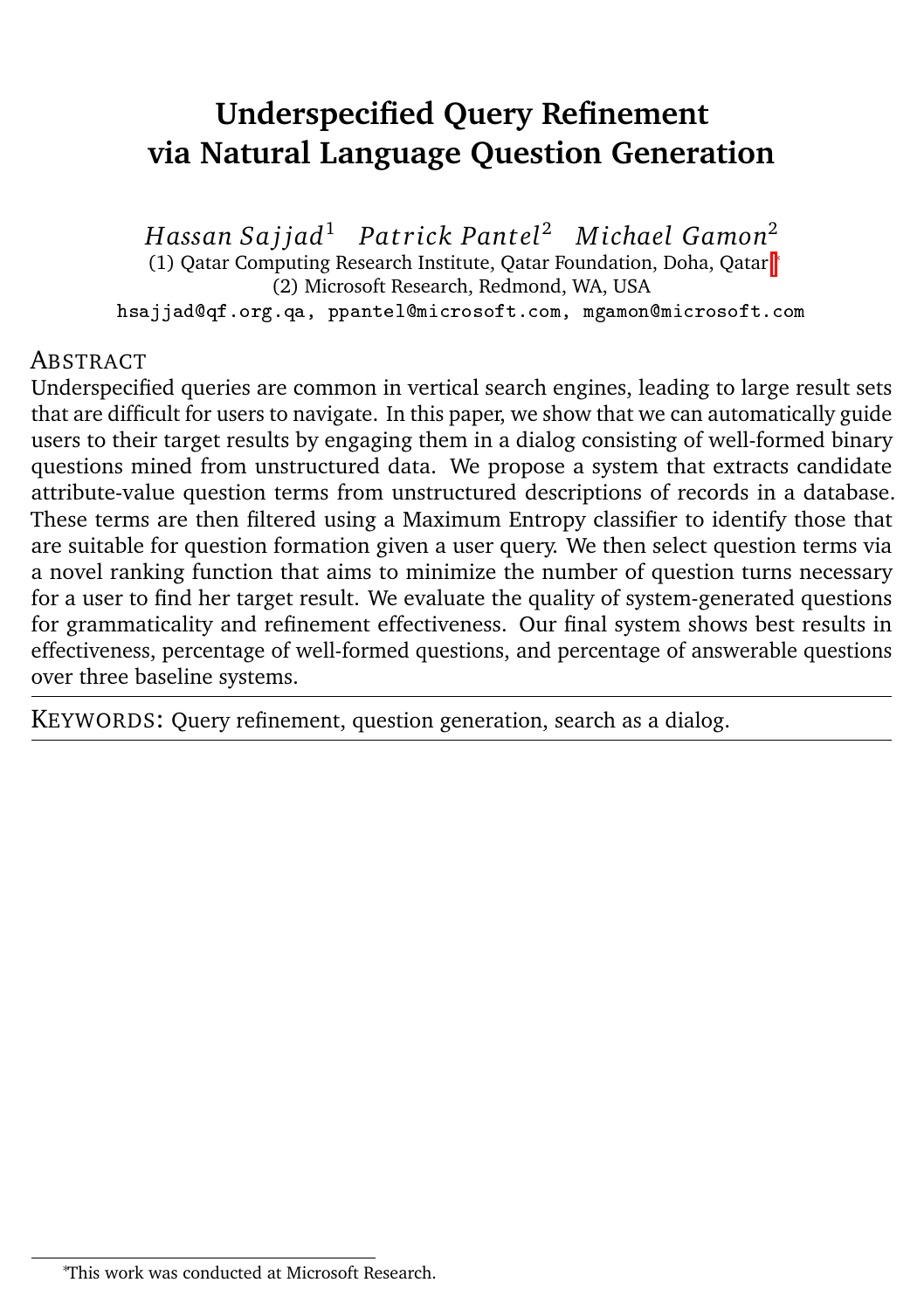## <span id="page-1-1"></span>**1 Introduction**

Vertical search engines, i.e., domain-specific search engines, retrieve ranked entities from an underlying database, often via unstructured keyword queries. Popular engines, such as Yelp, Bing Travel, IMDB, and Amazon share a common aspect with niche engines, such as BlueWine and OpticsPlanet: user queries are often underspecified. Whether because of the seemingly infinite inventory in the larger engines, or because of the esoteric collections in niche engines, or simply because users seek to browse a collection of results, underspecification is pervasive. When the set of specified entities exceeds the common limit of ten blue links, finding the desired entity can be a long and frustrating process.

For example, consider the query "blue polo with purple stripes" issued to the Bing Shopping engine. Pages of results are returned with correctly matching products. Browsing through these, especially in a mobile or handsfree scenario, can be prohibitively difficult. In most result sets, however, entities can form natural clusters based on important attributes. In our example, clusters can be formed based on price, designer, shirt patterns, etc. Some vertical search engines leverage such editorially defined clusters by forming a faceted search experience, where users can refine search results by selecting attribute values. Such experiences are expensive to build, require a heavily curated ontology to define the important attributes, and consequently are only feasible for large sites with significant revenue streams.

In this paper, we explore methods to automatically discover important attributes from unstructured data associated with entities in a database. Further, in a runtime scenario, we propose algorithms for selecting the best candidate attribute to ask about, based on various criteria, and we construct a binary natural language question for the user to answer. The main idea is to let the data guide the user in her search such that she can more quickly and effectively find her targeted entity.

Our first challenge is to select attribute terms from unstructured text that are in general important for a particular class of entities. We employ a Maximum Entropy technique for recognizing strings that appear to be good attribute terms. Our second challenge is to select the most appropriate attribute term given a user query and result set. Here we propose a set of ranking functions that optimize against the number of necessary questions to find the desired entity. On average, our ranking functions ensure finding the target entity using log<sup>2</sup> (*m*) questions where *m* is the number of entities in the original result set. Finally, we transform the selected attribute term into a well-formed natural language question by matching against a set of lexico-syntactic question templates. We evaluate our systems' ability to quickly and effectively find target entities in an Xbox Avatar Editor scenario. Question well-formedness (as a function of factors such as grammaticality and spelling) is also evaluated.

The rest of the paper is organized as follows. Previous work on interactive question generation is summarized in Section [2](#page-1-0) and in Section [2](#page-1-0) we formally define our problem and the Xbox Avatar experimental dataset. We present our algorithms for finding question candidates in Section [3.](#page-6-0) Finally, we present our experimental results in Section [4](#page-10-0) and conclude with a discussion of future work in Section [5.](#page-13-0)

## <span id="page-1-0"></span>**2 Related Work**

With the recent evolution in online search systems, question generation systems that improve the retrieval results in response to a user query have become an important area of research.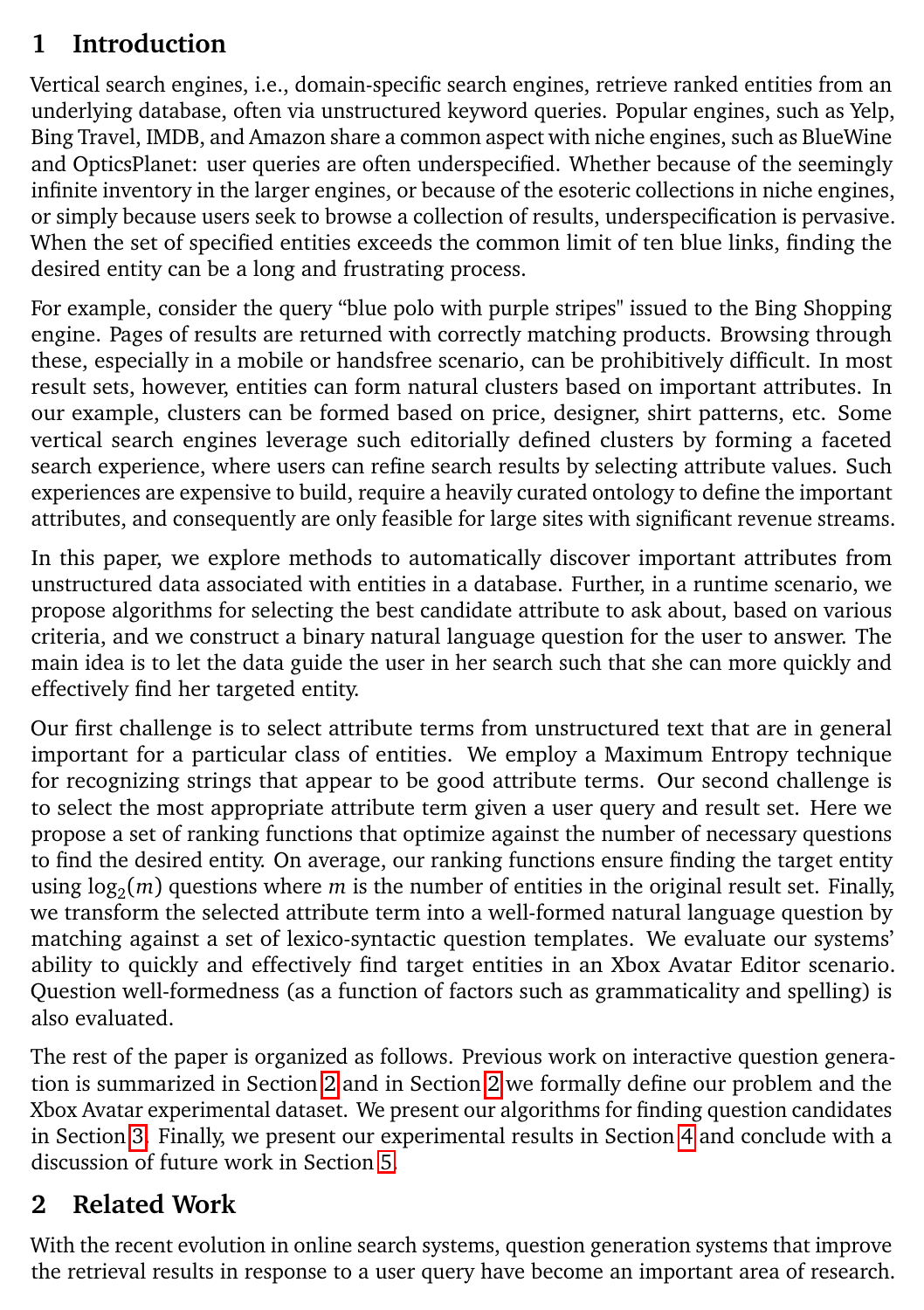A major step in this process is *what to ask in the conversation?*. This involves clustering either the entire web (pre-retrieval method) [\(Voorhees, 1985\)](#page-14-0) or only the retrieved results in response to a user query (post-retrieval method) [\(Cutting et al., 1993;](#page-14-1) [Hearst et al., 1996;](#page-14-2) [Allen et al., 1993;](#page-14-3) [Leouski and Croft, 1996\)](#page-14-4). In this paper, we follow the post-retrieval method to cluster the retrieved results. The description of the cluster is then used in the form of a question to the user.

Scatter/Gather [\(Cutting et al., 1993;](#page-14-1) [Hearst et al., 1996\)](#page-14-2) is a cluster-based approach which divides the documents in the collection into K clusters. Based on a query, a subset of clusters are selected which are dynamically reclustered [\(Carpineto et al., 2009\)](#page-14-5). The scatter/gather method assigns attribute terms (descriptions) to the clusters from the feature vector or centroid. These attribute terms are difficult to use and understand especially in our scenario where we want to use them as questions to the user.

Suffix Tree Clustering ensures that the attribute terms of the clusters are meaningful and usable [\(Zamir and Etzioni, 1999\)](#page-14-6). The idea is to extract terms from the text which are complete, self contained and meaningful. [Zamir and Etzioni](#page-14-6) [\(1999\)](#page-14-6) achieved this by taking frequent terms which are not crossing sentence boundaries. The problem with Suffix Tree Clustering is that only terms are used in the similarity metric for documents. This results in a decrease in the quality of clusters – especially for languages with free constituent order where parts of speech may come in various orders in a sentence [\(Carpineto et al., 2009;](#page-14-5) [Masłowska, 2003\)](#page-14-7).

Another class of algorithms focuses both on the quality of the cluster and the quality of its attribute terms. Vivísimo and Lingo [\(Osinski, 2006\)](#page-14-8) are algorithms of this type. Lingo follows similar steps as that of Suffix Tree Cluster. It differs at query level where it finds abstract concepts from the query and matches them with frequent terms.

[Kotov and Zhai](#page-14-9) [\(2010\)](#page-14-9) add a question/answering feature to a search engine in order to improve search results and to guide the user to the output they are looking for. They generate a question for every candidate attribute and rank the questions using various heuristics, such as the number of query words that a question candidate matches. A set of top ranked questions are shown to the user who then selects the most relevant question according to their requirement. This user action leads to a modification of the original query and to an update of the search results. They require user input to select the best question. In this paper, we propose a ranking function to automatically rank the questions in a way that minimizes the number of questions needed to find the target entity.

Ontology-based term selection methods use dictionaries, thesauri and WordNet to learn the association between query terms and candidate terms [\(Bhogal et al., 2007;](#page-14-10) [Hersh et al.,](#page-14-11) [1992;](#page-14-11) [Basili et al., 2007\)](#page-14-12). Each term is mapped to a concept in an ontology. A term is a good candidate for selection if it belongs to the same concept as the query term. The drawback of using ontologies is that they are not available for all languages and for all domains, and their construction is expensive and time consuming. A detailed analysis of ontology-based query expansion can be found in [Bhogal et al.](#page-14-10) [\(2007\)](#page-14-10).

In contrast to most of the previous work on methods to browse web results, our domain is a web of entities. We learn good attribute terms from the unstructured data associated with the entities using a Maximum Entropy technique. We propose a set of ranking functions that optimize against the number of necessary questions to find the desired entity. Our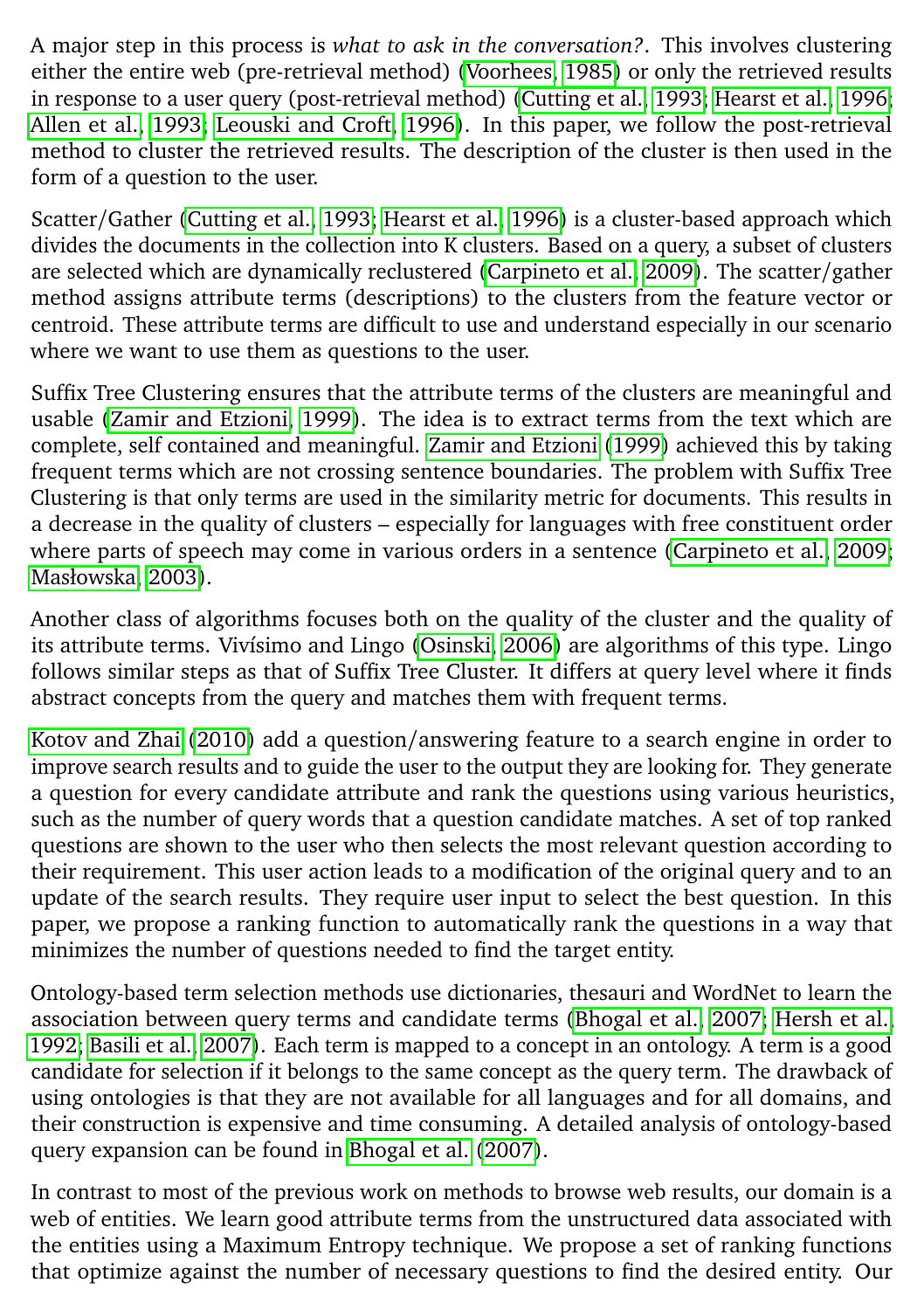<span id="page-3-0"></span>

Figure 1: *Left*: Percentage of query types found in a random sample of the Avatar Dataset. *Right*: Percentage of relevant question types for underspecified queries.

method does not require any knowledge-based resource or user feedback, and uses only unstructured text.

In this section, we formally define the problem of helping a user quickly and effectively find her target result in a vertical search scenario.

## **2.1 Query Scope**

Queries to vertical search engines can be categorized by the type of result set they generate: 1) an **exact query** is one that leads to a single result; 2) an **underspecified query** is one that leads to multiple results; and 3) an **overspecified query** is one that leads to zero results. For underspecified and overspecified queries, a follow-up user action is necessary in order to satisfy the information need.

The left pie chart in Figure [1](#page-3-0) illustrates the percentage of query types in one dataset, introduced in Section [2.3.](#page-4-0) Although numbers vary by source and domain, the underspecified queries generally greatly outnumber overspecified queries.

Underspecified queries, which form the focus of this paper, result in multiple valid matches called a **confusion set**. When this set is large, it is difficult for a user to navigate through the matches to find her target result. There is an opportunity to help the user by building a system capable of interactively narrowing-down the confusion set.

# <span id="page-3-1"></span>**2.2 Task Definition**

We refer to the underlying data store being queried as a **Database**. We assume no structure within the database other than: 1) the set of records constituting the full search space; and 2) records belong to one or more semantic categories. For example, in a clothing database, each item of clothing is a record belonging to categories such as *pants, t-shirts, sweaters,* and *socks*. Some databases will contain other structured information such as attributes (e.g., t-shirts have a *color*, *price* and a *designer*) and relations (e.g., a particular t-shirt coordinates well with a set of pants). Although this information can be (and has been) leveraged for guiding users through a faceted search experience, we focus in this paper on the extraction of salient questions from **unstructured data**. Specifically, we aim to leverage user-generated comments and descriptions of database records as the source of information from which we will guide search users.

**Problem Statement:** Consider a database  $\mathscr{D}$  where each record  $r$  is associated with a set of semantic categories  $C_r$  and a set of unstructured textual descriptions  $S_r = \{s_{r1}, s_{r2}, ..., s_{rk}\}.$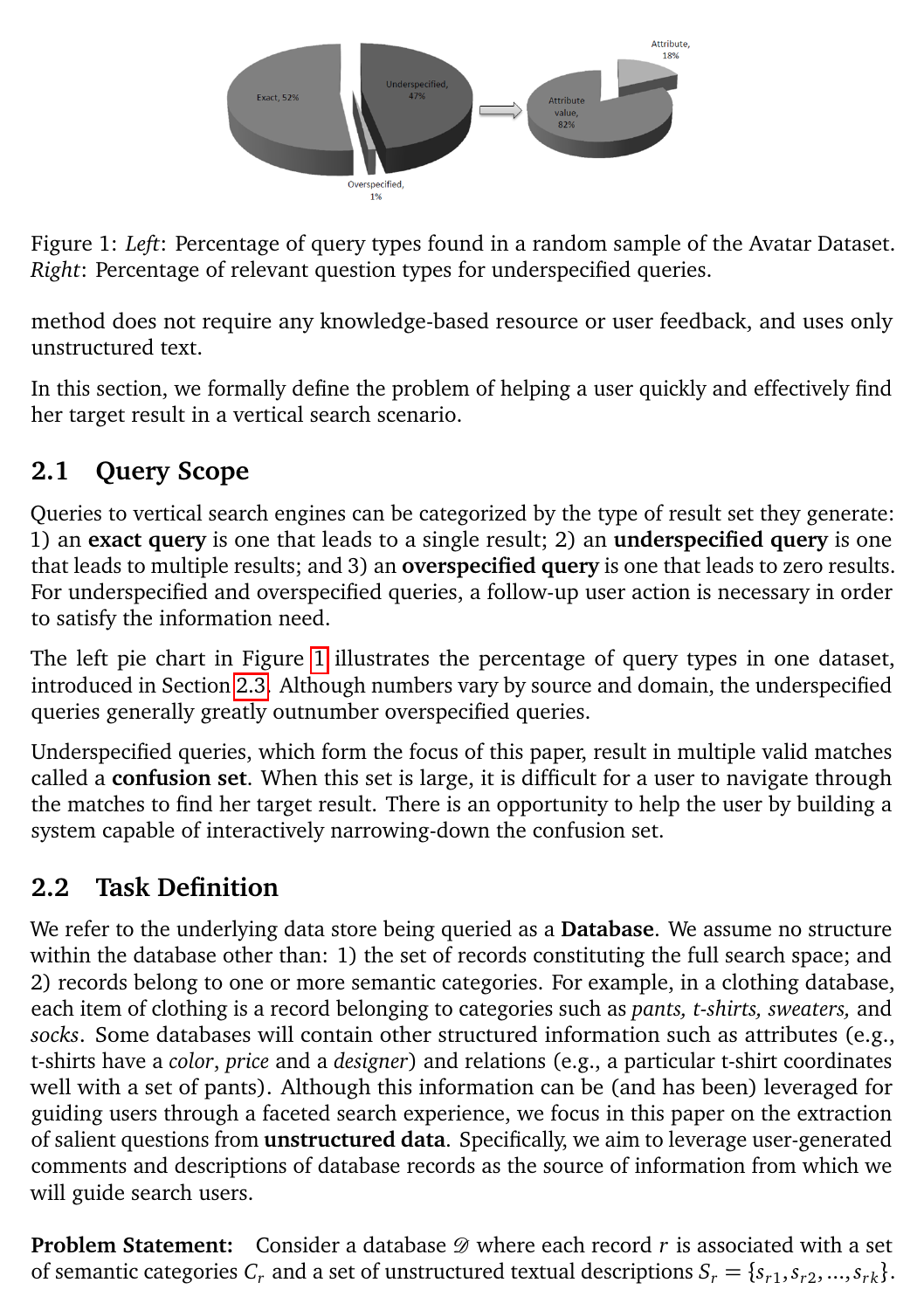Given a user query and a matching confusion set  $R = \{r_1, r_2, ..., r_m\}$ , our task is to ask a natural language question to the user that, based on the user's answer, best reduces the size of the confusion set.

For example, consider our query "*blue polo with purple stripes*" from our Bing Shopping scenario in Section [1.](#page-1-1) Suppose that there are 30 resulting matches in *R* consisting of 14 long-sleeved shirts and 16 short-sleeved shirts, as well as 10 shirts each from three fashion designers Ralph Lauren, Calvin Klein and Marc Jacobs. Suppose also that the user is seeking a short-sleeved polo from Ralph Lauren. Candidate questions to ask the user include: *Q*<sup>1</sup> "Are you looking for a long-sleeved shirt?"; *Q*<sup>2</sup> "Do you want a shirt by Marc Jacobs?"; and  $Q_3$  "What fashion designer would you like?" The answer to  $Q_1$  would result in cutting the confusion set nearly in half, whereas the answers to  $Q_2$  and  $Q_3$  would remove a third and two thirds of the confusion set, respectively. In this case then,  $\mathit{Q}_{3}$  is the question that best reduces the size of the confusion set. Formulations of how to best reduce a confusion set are discussed in detail in Section [3.](#page-6-0)

Questions can be categorized as attribute questions or attribute value questions. An **attribute question** is one that seeks the value of an attribute of a semantic category. For our t-shirt category above, *Q*<sup>3</sup> is an example attribute question. It is seeking the value of the *fashion designer* attribute. An **attribute value question** is a binary question that asks if the target result has a particular attribute value.  $Q_1$  and  $Q_2$  are example attribute value questions, where  $Q_1$  is asking if the desired sleeve length is *long* and  $Q_2$  is asking if the desired fashion designer is *Marc Jacobs*. Attribute questions generally result in finer reductions in the confusion set, however they are cognitively harder to answer than their binary counterparts. Not considered in this paper are other more complex question types such as set questions (e.g., "*Is the shirt blue, red, or green?*") and compound questions (e.g., "*Is the shirt blue and short-sleeved?*").

We manually inspected the underspecified queries illustrated in Figure [1](#page-3-0) along with their resulting confusion sets. We annotated each according to the question type (attribute or attribute value) of the question that would lead to the largest reduction in size of the confusion set. When both question types resulted in the same reduction of the confusion set, we preferred the binary attribute value type since it is easier for users to answer. The rightmost chart in Figure [1](#page-3-0) illustrates the result of the study. In 82% of the cases, an attribute value question was deemed more appropriate than a value question. Based on this insight, we limit the scope of this paper to the automatic generation of attribute value questions.

**Textual Grounding:** We learn attribute value questions without access to any ontological structure in the database. In the textual descriptions *S<sup>r</sup>* associated with a record *r*, we leverage the fact that many users will refer to the salient attributes and values of *r*. All unigrams, bigrams, and trigrams will be considered as candidate attributes and values, and we build statistical models to identify them.

#### <span id="page-4-0"></span>**2.3 Avatar Dataset**

Very few people in the research community have access to the underlying databases powering vertical search engines such as Yelp, Bing Shopping, and Amazon. For the experiments in this paper we use a dataset that we believe is sufficiently similar to datasets used in vertical search engines on the Web, building upon publicly available data.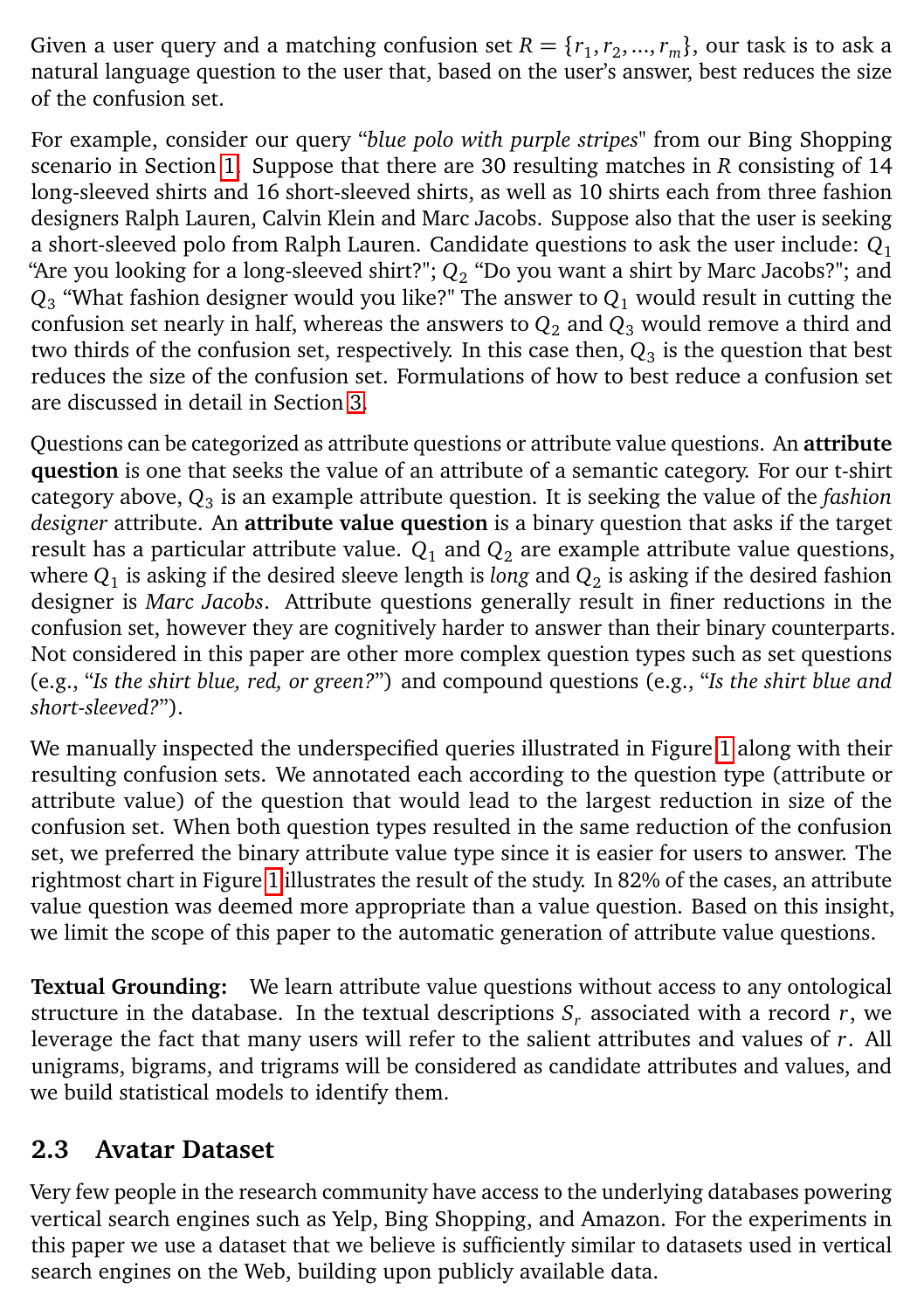<span id="page-5-0"></span>

| Category        | Count | Category    | Count |
|-----------------|-------|-------------|-------|
| <b>Trousers</b> | 54    | Shoes       | 36    |
| Wrist wear      | 16    | Shirt       | 131   |
| Ring            | 16    | <b>Nose</b> | 18    |
| Mouth           | 27    | Hat         | 34    |
| Facial other    | 26    | Gloves      | 16    |
| Glasses         | 34    | Hair        | 90    |
| Facial hair     | 17    | Eyes        | 45    |
| Eyebrows        | 27    | Ears        | 9     |
| Earrings        | 34    | Chin        | 9     |
| Costume         | 27    |             |       |

Table 1: Semantic categories in the Avatar Dataset.

We consider the domain of Xbox Avatars. Users of the Xbox gaming console associate themselves with an avatar that they can personalize with clothing, body features, and accessories. We refer to each item that can be personalized, such as clothing, as an **asset**. We utilize a dataset that was developed for a separate research project and will be publicly released in early 2013 as part of that project (Volkova et al., forthcoming). Below we briefly describe that project's process for creating the data.

There are a total of 666 assets in the dataset and each asset can belong to one of 19 categories. Each category contains 35 assets on average. Table [1](#page-5-0) shows the categories and the number of assets in each category. We define  $\mathscr D$  as this collection of assets.

The textual descriptions S are collected using Mechanical Turk. To ensure the quality of the annotation, a two-tier process (similar to Chen and Dolan (2011)) was followed. First, the annotations were manually inspected in order to select a group of trusted workers based on the quality of their annotations and their commitment to work with the project for a longer period of time. Only these trusted workers were then allowed to annotate.

For each asset, 50 descriptions were obtained from 50 different workers, where descriptions were produced in a task-independent manner (i.e., the annotators were not aware of the final use of these descriptions). Workers were asked to produce a description of the asset and its distinctive features. Sample descriptions of an asset from the category *Hat* are shown in Table [2.](#page-6-1)

Category attributes, such as the color of eyes, are grounded in the crowdsourced descriptions. Consider the category *Shirt* which has *sleeves*, *color* and *design* as general attributes. An instance (asset) of the category *shirt* contains the values of these attributes such as *long*, *brown* and *flag on chest* for the attributes *sleeves*, *color* and *design* respectively. These attributes and their values are not explicitly stored for assets. Instead, this information is grounded in the free text description of the assets.

We refer to this data set as the **Avatar Dataset**.

# **2.4 Summary**

Our goal is to generate meaningful and well-formed attribute value questions for underspecified queries in the Avatar Dataset. In the next section, we describe our system architecture for question generation.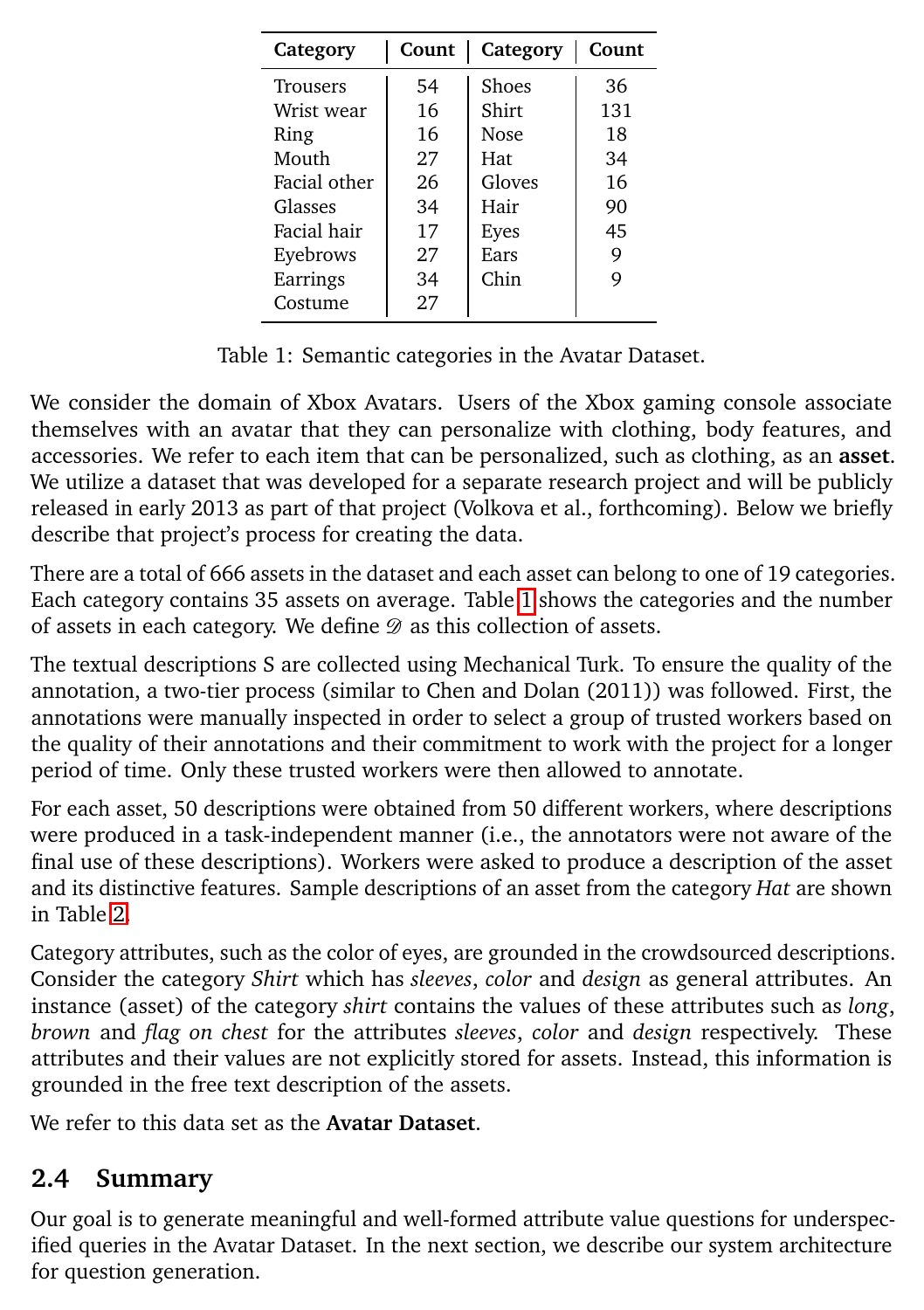#### **Descriptions of a hat asset**

<span id="page-6-1"></span>Green color flower design hat Drab and yellow beanie with flowers Green, flower print elastic clothing hat Green toboggan with flowers and stripes Green and yellow winter hat, daisy design on them and pompom on top

Table 2: Example descriptions for an Avatar asset from the category *Hat*.



Figure 2: Question generation architecture.

### <span id="page-6-2"></span><span id="page-6-0"></span>**3 Question Generation**

Figure [2](#page-6-2) outlines our question generation architecture. The input is an unstructured and underspecfied user query and the output is a well-formed attribute value question to the user. Offline processes are first applied to build an inverted index mapping each word in *S* (the textual descriptions defined in Section [2.2\)](#page-3-1) to its corresponding assets, and to extract candidate attribute values from *S*. Given a user query, an IR system retrieves a confusion set consisting of matching assets in the database. A classifier is applied to select the appropriate candidate attribute values, which are then ranked according to how they are expected to reduce the size of the confusion set. The top ranked attribute value is formulated into a question by the generator. Below we describe each component in turn.

### <span id="page-6-3"></span>**3.1 Attribute Extractor**

As described in Section [2.2,](#page-3-1) category attributes are not explicitly modeled in the database and must instead be inferred from the textual descriptions associated with each asset. Each unigram, bigram, and trigram is considered as a potential attribute value. The Attribute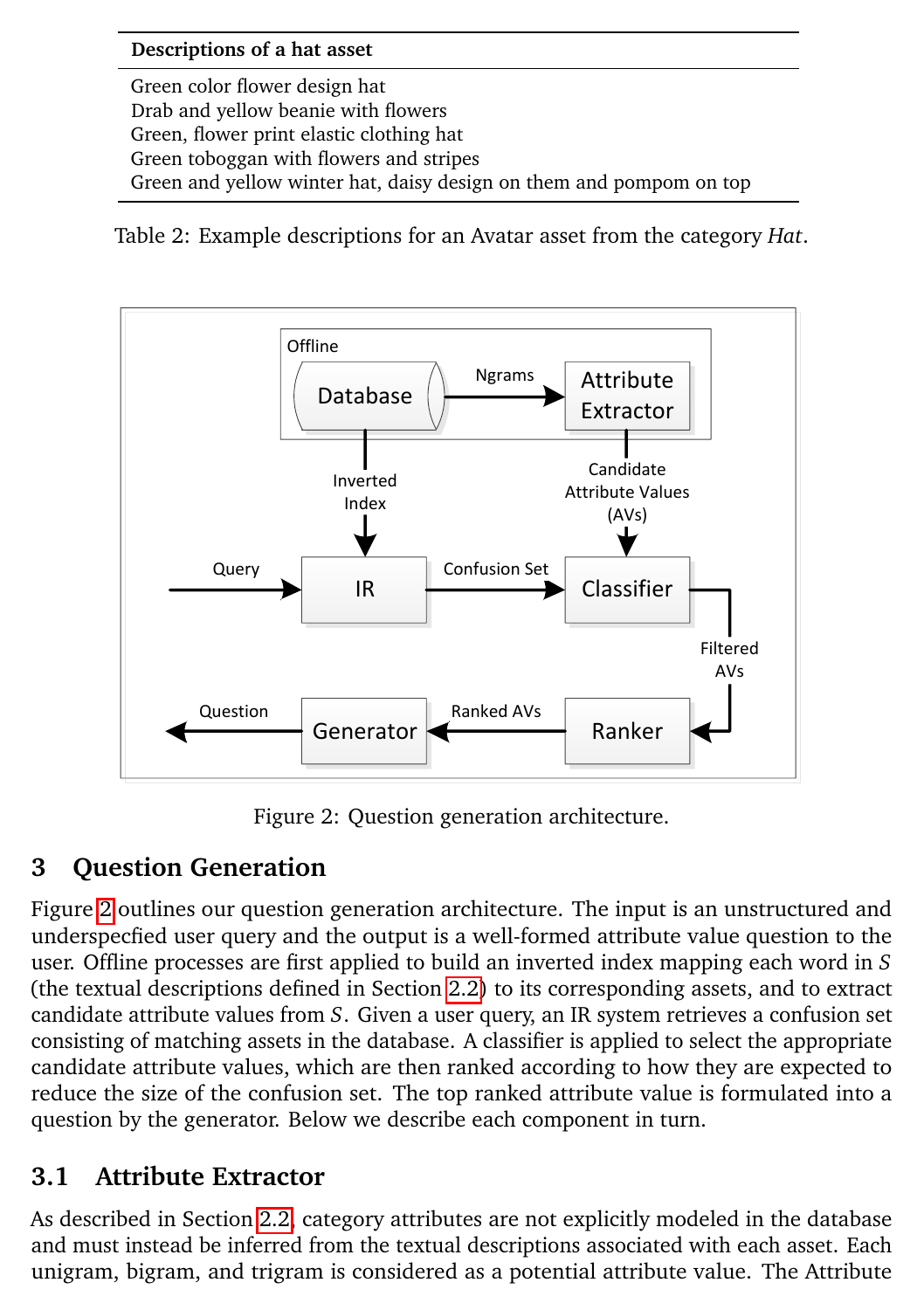Extractor associates with each category the ngrams that appear to be most likely attribute value candidates.

If an attribute value, such as the sleeve length of a shirt, is salient to a category, then we hypothesize that strings referring to the attribute value, such as "short-sleeved" and "short sleeves", will occur more often in descriptions for assets of the category then for other assets. We therefore seek ngrams that are highly associated with each category, where association can be measured using statistics such as pointwise mutual information (PMI) and log-likelihood. In this paper, we use PMI. Given an ngram  $n \in S$ , we measure its association with a category *c* as:

<span id="page-7-1"></span>
$$
PMI(n; c) = \log \frac{P(n, c)}{P(n)P(c)}
$$
\n(1)

where  $P(n, c)$  is the probability that an ngram in a description of an asset in *c* is *n*,  $P(n)$ is the probability that an ngram in any description is *n* and  $P(c)$  is the probability of any ngram occurring in a description in class *c*.

Ngrams with a PMI score higher than a predetermined threshold with a category are selected as candidate attribute values for that category. The resulting candidates are noisy and will be further filtered online by the Classifier component.<sup>[1](#page-7-0)</sup> Table [3](#page-7-1) lists examples of good and bad candidate attribute values for an asset from the *Shirt* category.

| Entity                     | Blue half sleeved polo with stripes                                |  |  |
|----------------------------|--------------------------------------------------------------------|--|--|
| Attribute values           |                                                                    |  |  |
| Answerable<br>Unanswerable | Blue, half sleeved, polo, stripes<br>polo with, with, with stripes |  |  |

Table 3: Sample ngrams extracted as candidate attribute values by the Attribute Extractor for an asset from the *Shirt* category.

#### <span id="page-7-2"></span>**3.2 IR**

Following [\(Salton, 1971\)](#page-14-13), we build an inverted index mapping each ngram *n* in *S* to its corresponding asset *r* along with its tf-idf, defined as:

$$
tf-idf(n,r) = tf(n,r) \times \log idf(n)
$$
 (2)

where *t f* (*n*,*r*) is the frequency of *n* in *S<sup>r</sup>* , and *id f* (*n*) is the fraction of textual descriptions *s* ∈ *S* containing *n*.

Let **r** be a vector of all ngrams in  $S_r$  where the value of each ngram is its tf-idf with  $r$ . Then, given a query *q*, we form a query vector **q** consisting of all ngrams in *q*, where the value of each feature is 1. Our IR component first retrieves from the inverted index all assets matching an ngram with *q*. For each matching asset *r*, we then compute a simple IR rank score as the cosine of the angle between **q** and **r**:

$$
cosine(\mathbf{q}, \mathbf{r}) = \frac{\sum_{i} q_i \cdot r_i}{\sqrt{\sum_{i} q_i^2 \cdot \sum_{i} r_i^2}}
$$
(3)

<span id="page-7-0"></span><sup>&</sup>lt;sup>1</sup>In this paper, we experimentally set the threshold to 1.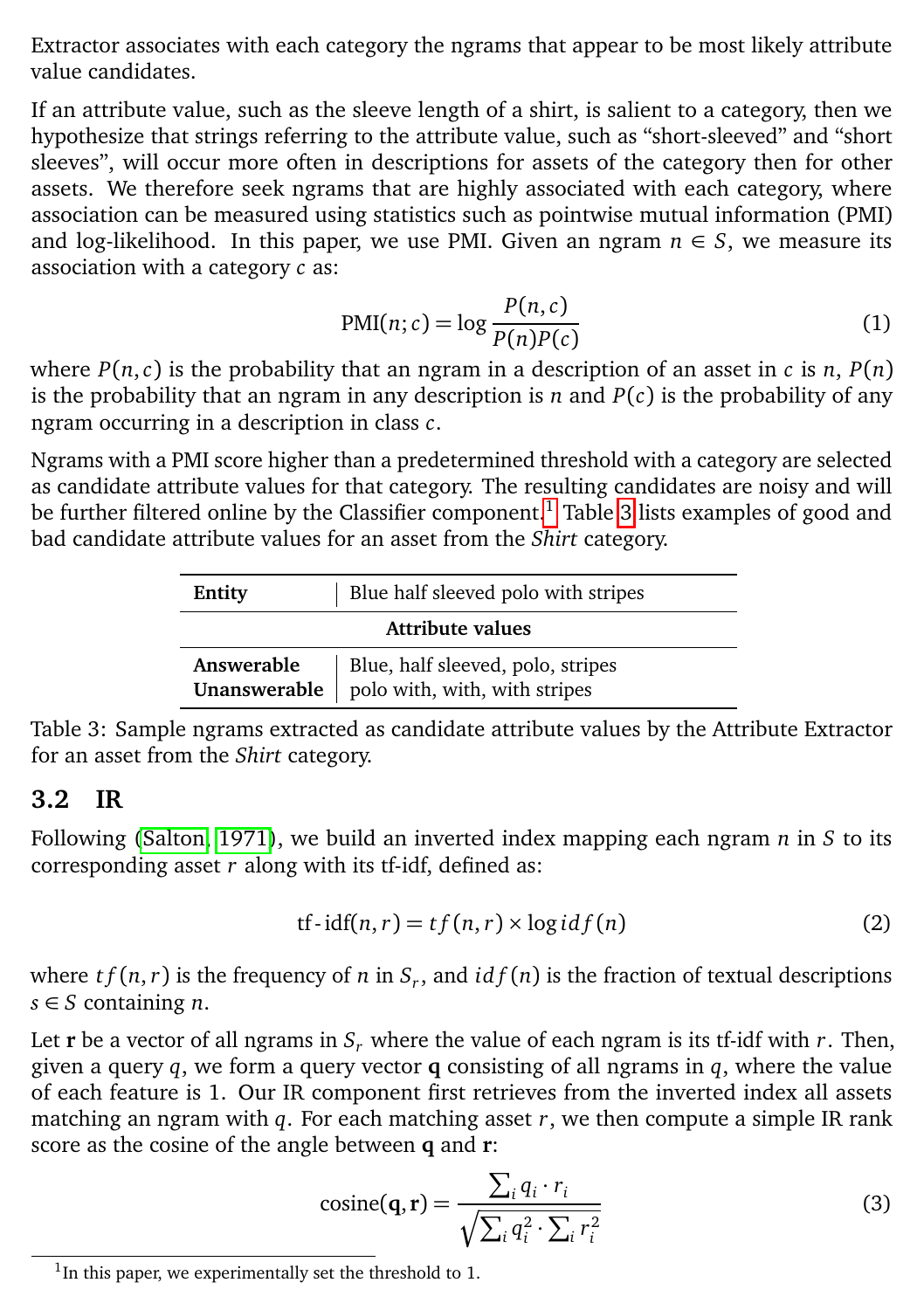#### **Binary features**

unigram, bigram, trigram, POS tag sequence of candidate, separate POS tag of every word in the candidate, candidate is a substring of the query, candidate contains the queried category

#### **Real-valued features**

PMI score, log-likelihood score

<span id="page-8-1"></span>Table 4: Features used in our Maximum Entropy classifier.

### <span id="page-8-2"></span>**3.3 Classifier**

The Attribute Extractor provides a shortlist of salient attribute value candidates, but we still need to further filter this list to arrive at our final list of candidates. For example, we still find spurious and rare candidates as well as non-constituent terms ("long and") in the candidates. In addition, we know that the ultimate usefulness of a salient attribute is dependent on the query: An attribute value candidate may be salient for a category, but given a specific query, it can still be useless as a refinement candidate. For example, a salient attribute value may not lead to any reduction in the confusion set or it could overlap with what is already asked for in the query, making it redundant for a refinement question.

To address these issues, we use a machine learned model that utilizes features derived from both the user's query and the Attribute Extractor provided list, and filters out attribute value candidates that are unanswerable or not relevant given the query.

The model we use is a Maximum Entropy classifier. The selection of the training data for this supervised classification approach is described in detail in Section [4.](#page-10-0) For every query in the training set, we retrieve a confusion set using the IR component (Section [3.2\)](#page-7-2) and select candidates from the list provided by the Attribute Extractor that also match at least one description of the entities in the confusion set: an attribute value candidate that does not fulfil that criterion is by definition not able to serve as a disambiguator on the set. We use the Ranker module (Section [3.4\)](#page-8-0) to select two attribute-value candidates for every query in the training set and annotate them with nine automatically extracted features as summarized in Table [4.](#page-8-1) The *unigram* feature indicates that the candidate term is a unigram, similarly for *bigram* and *trigram*. The feature *POS tag sequence of candidate* represents the part-of- speech tags of the words in a candidate. *POS tag of every word in the candidate* indicates all individual POS tags. Information about the relation of the candidate to the query and the category of the queried record is captured using the features *candidate is a substring of the query* and *candidate contains the queried category* respectively. We also utilize real-valued features for the PMI score and log-likelihood score of the candidates wrt the category. Finally, we manually annotate each example as a positive example (good candidate) or a negative example (bad candidate). The Maximum Entropy classifier is trained on the annotated examples. Given a list of candidate attribute values, the Classifier predicts whether the attribute values are good candidates or bad. The values which are good candidates according to the Classifier are then input to the Ranker module.

### <span id="page-8-0"></span>**3.4 Ranker**

Recall our problem definition from Section [2.2,](#page-3-1) which states that we aim to ask a question that best reduces the size of the confusion set, thus allowing a user to find her target result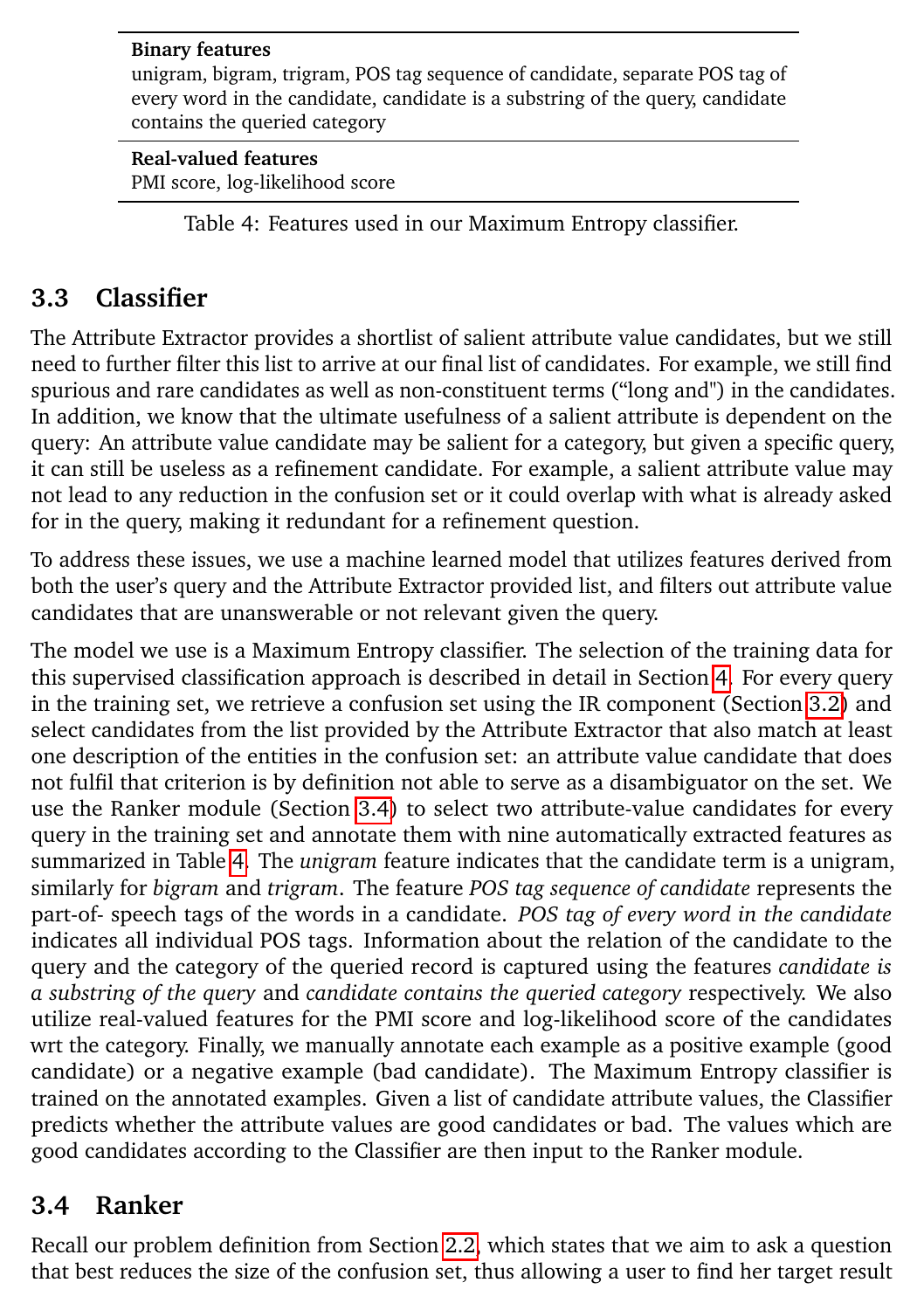with the minimum number of refinement questions. Our goal of finding the target result in an end to end system is difficult to evaluate without deployment. We instead introduce a ranking component that we reasonbaly expect to correlate with that goal of finding the right result. Our Ranker component orders the filtered attribute values from the Classifier according to how well each is expected to reduce the size of the confusion set. The top ranking attribute value will be used in formulating the final question asked to the user.

Since attribute value questions are binary, the most effective questions will be those that result in dividing the confusion set in half. This would result in an optimal interaction strategy where log<sub>2</sub> *m* questions are needed to guide a user through a confusion set of size  $m.$  We define our ranking score for an attribute value  $n$  and confusion set  $R$ , score $_R(n),$  as a real-valued function ranging from zero to one where *zero* indicates that *n* will cut the confusion set in half and *one* indicates that *n* will leave the confusion set unchanged. We seek questions that minimize this score. Formally:

score<sub>R</sub>(n) = 
$$
2 \left| \frac{\sum_{r \in R} \phi_R(n) f(r)}{\sum_{r \in R} f(r)} - 0.5 \right|
$$

where  $\text{score}_R(n)$ :  $\mathbb{R} \to [0,1]$ ,  $f(r)$  represents a weight function associated with each asset  $r$  in the confusion set, and  $\phi_R(n)$  is the number of assets in the confusion set that hold the attribute value *n* (estimated by whether or not at least one textual description mentions *n*).

If  $f(r) = 1$ , score<sub>R</sub>(*n*) is minimized when *n* cuts the confusion set in half. Recall however that each asset in the confusion set has a relevance score assigned by the IR module (see Section [3.2\)](#page-7-2). It is therefore reasonable to assume that items at the head of *R* will be more likely the target asset than items at the tail of *R*. We derive various definitions of the weight function *f* (*r*) to capture this intuition:

$$
f(r) = \begin{cases} M_1: & 1\\ M_{rank}: & \frac{1}{rank(r)}\\ M_{ir}: & IR(r) \\ M_{dcg}: & \begin{cases} 1 \text{ for rank}(r) = 1\\ \frac{rank(r)}{\log_2 rank(r)} \text{ otherwise} \end{cases} \end{cases}
$$

*M*<sup>1</sup> considers all assets in the confusion set equally probable to be the target asset. *Mrank* weighs assets according to their rank in  $R$  and  $M<sub>ir</sub>$  weighs them according to their cosine with the user query. Similarly,  $M_{dec}$  weighs assets according to their gain discounted by rank position (similarly to that done in the Discounted Cumulative Gain (DCG) metric used primarily in IR).

The attribute value candidate with the lowest score is selected to form the final question. We use the Attribute Extractor score as tie-breaker (see Section [3.1\)](#page-6-3).

In our experiments, we build our system using  $M_{rank}$ .  $M_1$ ,  $M_{ir}$ , and  $M_{dcg}$  are used as evaluation metrics (see Section [4\)](#page-10-0).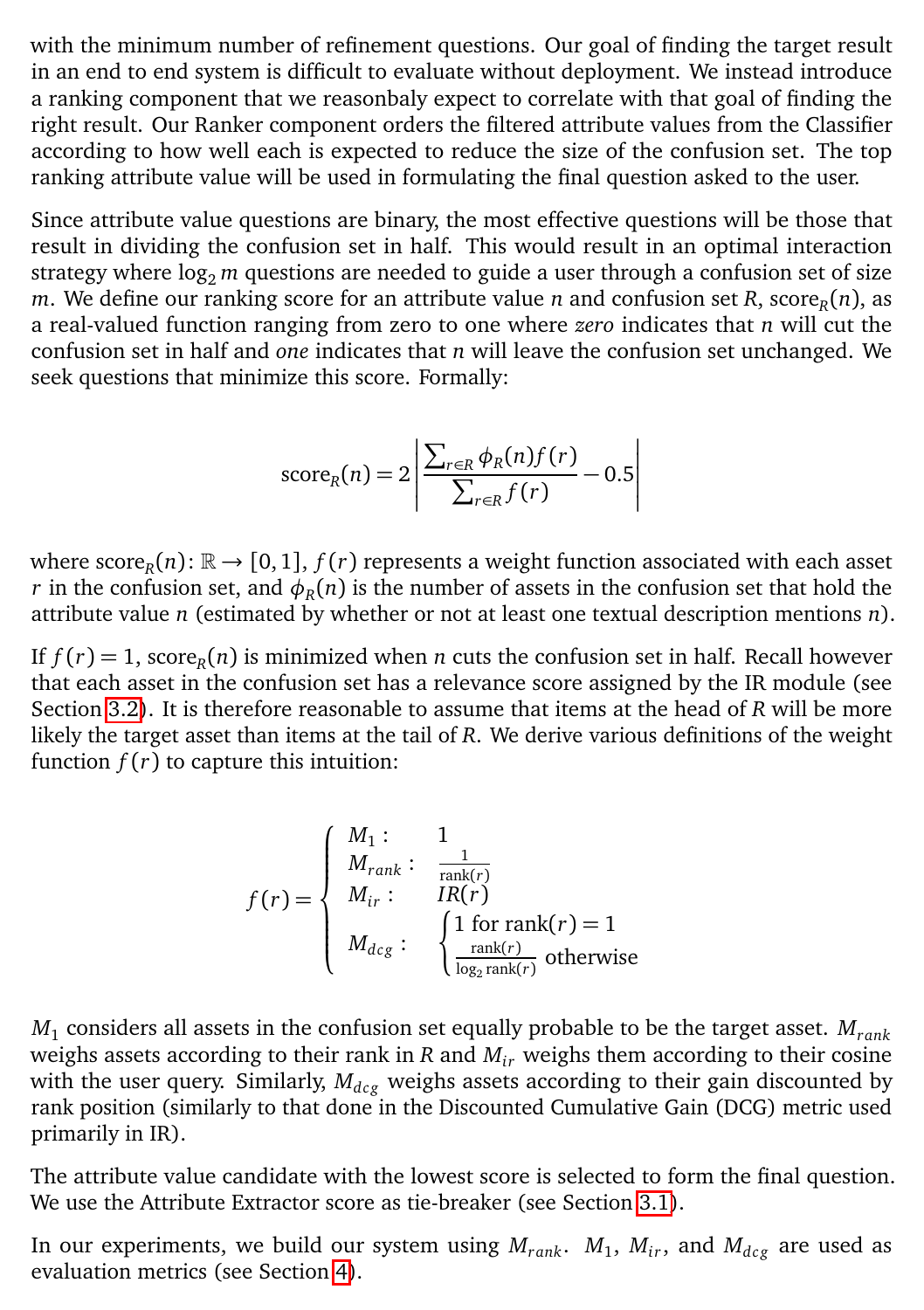<span id="page-10-1"></span>

| Template                    | <b>POS</b>       |  |
|-----------------------------|------------------|--|
| Should it be                | JJ (Cat: NN)     |  |
| Should they be              | JJ (Cat: NNS)    |  |
| Do you want                 | DT JJ NN         |  |
| Do you want $(a/\text{an})$ | <b>JJ NN NN</b>  |  |
| Are these                   | <b>JJ VB NNS</b> |  |
| Is it                       | <b>RB VBN</b>    |  |
| Is it $(a/\text{an})$       | <b>JJ VB NN</b>  |  |
| Does it have                | NN NNS           |  |

Table 5: Question templates used to form a question

### **3.5 Generator**

The final component in our system takes an attribute value as an input and produces a grammatical binary question from it. We use eight manually created question templates for this purpose. These question templates contain part-of-speech placeholders for the attribute value. Table [5](#page-10-1) shows our question templates and a few examples of the part of speech sequences that can be used to complete each question template into a well-formed question. For question templates that only differ by an article (*a*, *an*), we check the first character of the question term to select the appropriate question template.

## <span id="page-10-0"></span>**4 Experiments**

## **4.1 Data Sets and Systems**

From the Avatar Data Set described in Section [2.3,](#page-4-0) we sub-sampled a set of 160 assets for manual analysis. We refer to this set as the *Sampled Avatar Data Set*. For each asset we randomly chose one of the 50 available descriptions to serve as a set of random queries for the Sampled Avatar Data Set. Of the 160 queries, 75 were underspecified, which forms our *Underspecified Query Set*. Each query in that set is also associated with a confusion set as retrieved by the IR system from all assets in the Sampled Avatar Data Set. $<sup>2</sup>$  $<sup>2</sup>$  $<sup>2</sup>$  We split</sup> the Underspecified Query Set into 50 query/asset pairs for training the maximum entropy classifier, called the *Classifier Training Set*, and 25 pairs for testing of the end-to-end system, called the *Test Set*.

We compare our system from Section [3,](#page-6-0) labeled *SYS*, against three baseline systems. For every query in the Test Set, we generate one question from each of the three baseline systems and our final system.

All three baseline systems extract attribute value candidates from the Attribute Extractor and that are relevant to the assets in the confusion set. As opposed to *SYS*, they do not use Classifier to filter the good candidate attribute values and use the output of the Attribute Extractor directly in Ranker. The systems select a question candidate based on the Ranking Function using *Mrank* as a weight function. PMI is used as a tie-breaker. The baseline systems differ with respect to the ngram size that they consider. System *B1* considers unigram attribute value candidates, *B2* considers bigram candidates and *B3* trigram candidates.

<span id="page-10-2"></span> $2$ The IR system was built using 49 textual descriptions per asset since one was reserved for the Underspecified Query Set.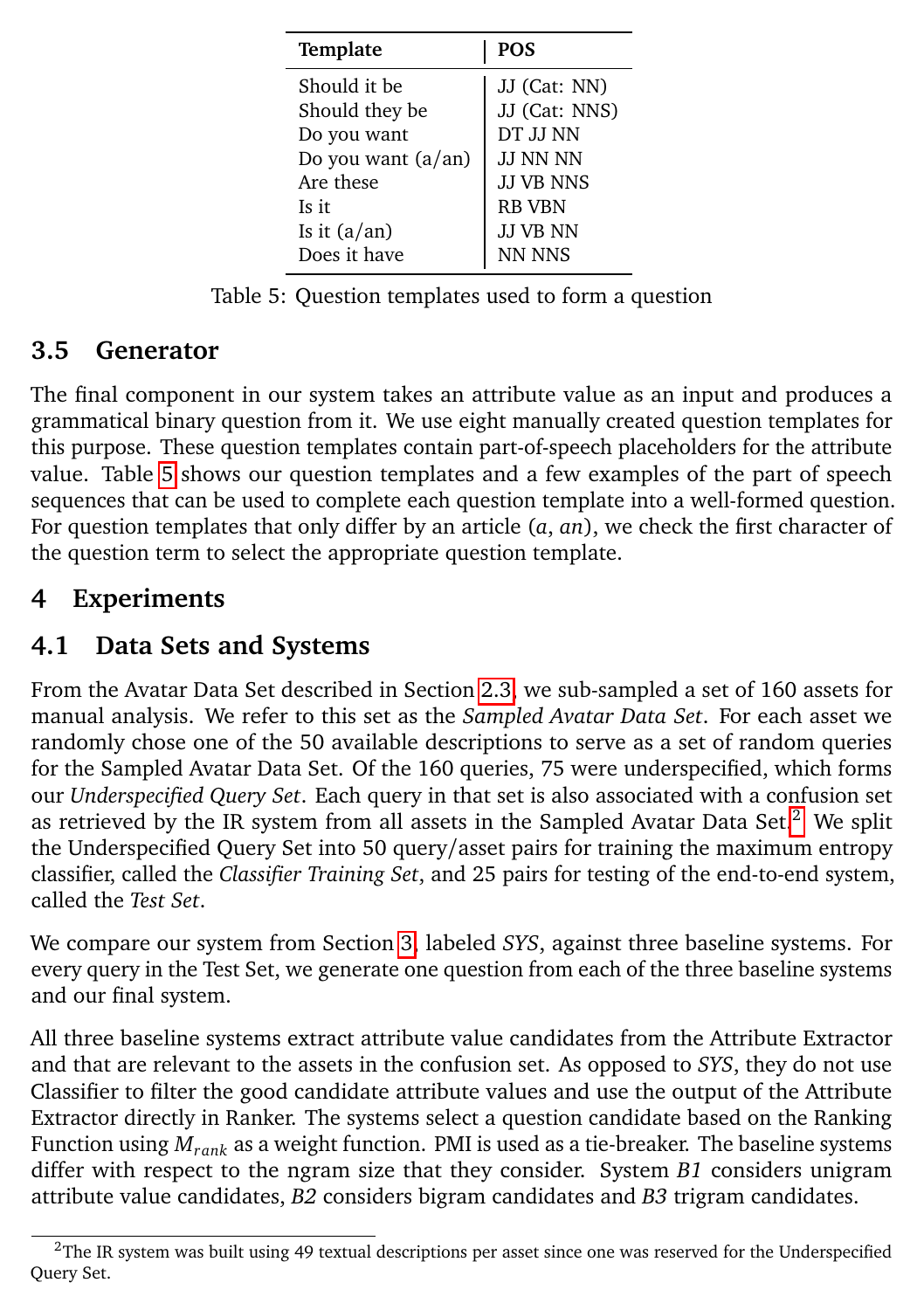<span id="page-11-0"></span>

Figure 3: Precision-recall curve of the answerable and unanswerable classes.

## **4.2 Training of the Classifier**

From the Classifier Training Set we need to derive a set of positive and negative examples for training. Positive examples are attribute values that are meaningful with respect to the given query and answerable if used in a question, whereas negative examples are either not meaningful or unanswerable. For simplicity, we refer to these examples as *answerable* and *unanswerable*, respectively.

Ideally, we would annotate all attribute value candidates for each query in the Classifier Training Set as answerable or unanswerable. In order to make the annotation task feasible, however, consider that the classifier needs to be optimized for its runtime task of filtering out attribute value pairs from the list provided by the Attribute Extractor. It is reasonable, therefore, to pick examples for annotation that are likely to be relevant in that scenario. For this purpose we first form the intersection of (i) the terms in the descriptions of the assets in the confusion set; and (ii) the list of attribute values produced by the Attribute Extractor. This produces a set of attribute value candidates just like the ones that the classifier will be exposed to at runtime. We also need to focus on finding answerable training cases, since the negative (unanswerable) cases are in the majority and hence much easier to come by. Of particular importance are cases that are selected by the Attribute Extractor and highly ranked by the Ranker, i.e. "borderline" candidates. We collect the top-10 attribute values (selected by the Attribute Extractor) for a given query and confusion set as measured by the Ranker (using *Mrank* as a weight function). From this top-10 set, we pick the top candidate and a random candidate to annotate as answerable or unanswerable. The resulting training set consists of 100 data points, 47 answerable and 53 unanswerable. We represent each training case as a feature vector as described in Section [3.3.](#page-8-2)

We evaluate the classifier based on 10-fold cross validation on the training set. The precisionrecall curve of answerable (solid line) and unanswerable (dotted line) for different probability thresholds is shown in Figure [3.](#page-11-0) For our final system, we select a probability threshold greater than 0.7 for the answerable question terms.

# **4.3 Output Judgments**

There are two properties of a system-generated question that we want to evaluate. First and most importantly, we want to know how good a final question is with respect to best dividing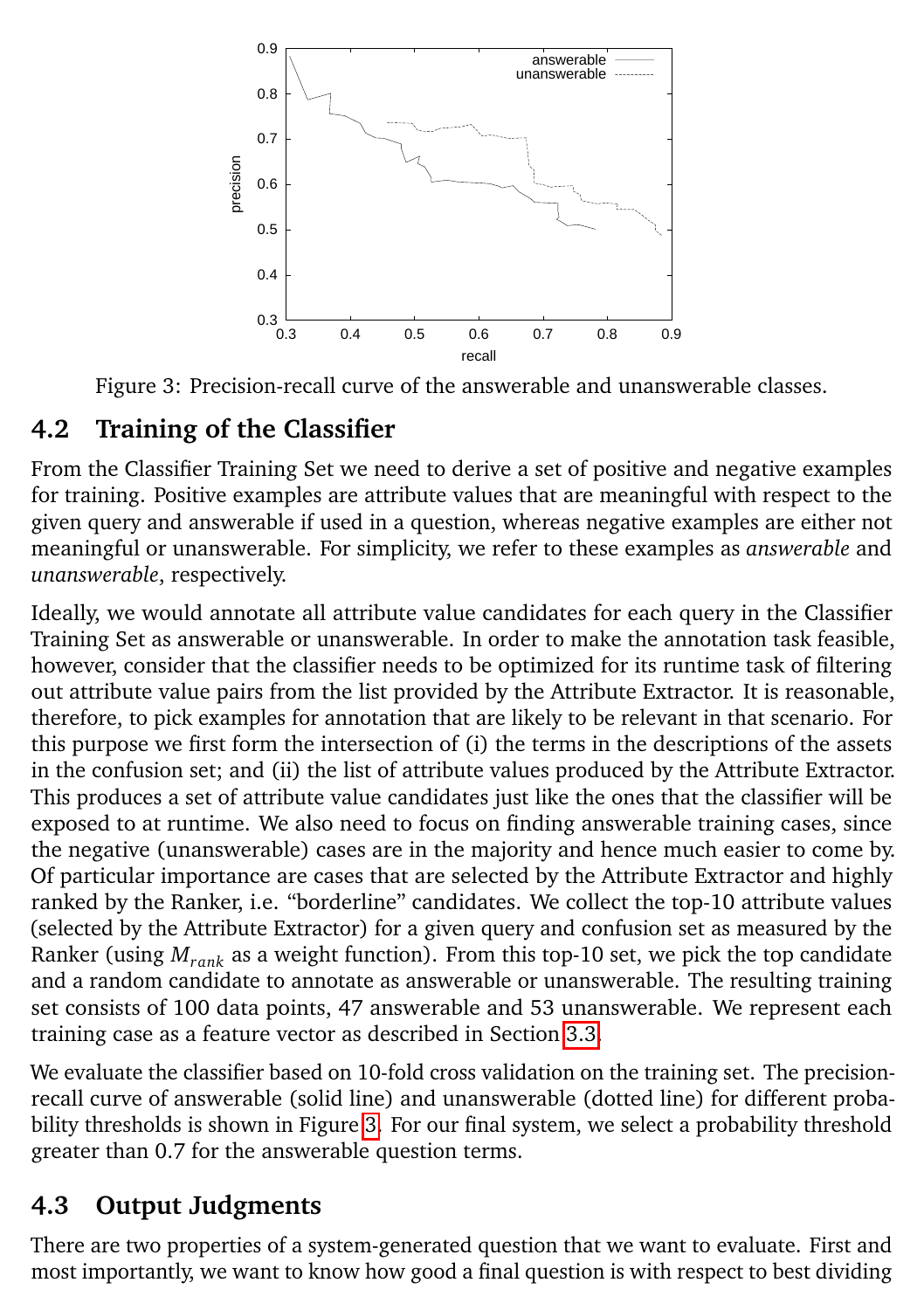<span id="page-12-0"></span>

|  | ANS $\parallel M_1 \parallel M_{rank} \parallel M_{ir} \parallel M_{deg}$                                                                                                                                                                               |  |
|--|---------------------------------------------------------------------------------------------------------------------------------------------------------------------------------------------------------------------------------------------------------|--|
|  |                                                                                                                                                                                                                                                         |  |
|  |                                                                                                                                                                                                                                                         |  |
|  |                                                                                                                                                                                                                                                         |  |
|  | $\begin{tabular}{l cccc} \bf{B1} & 0.6 & 0.6 & 0.63 & 0.62 & 0.74 \\ \bf{B2} & 0.76 & 0.38 & 0.44 & 0.39 & 0.57 \\ \bf{B3} & 0.68 & 0.41 & 0.48 & 0.46 & 0.61 \\ \bf{SYS} & \bf{0.88} & \bf{0.26} & \bf{0.36} & \bf{0.32} & \bf{0.49} \\ \end{tabular}$ |  |

Table 6: System effectiveness at reducing the size of the confusion set. Better systems will have a high ANS score (i.e., more questions are answerable) and low values for *M*<sup>1</sup> , *Mrank*,  $M_{ir}$ , and  $M_{dec}$ .

the confusion set. Second, we evaluate the grammaticality of the question to address the quality of our question generation component. During the latter task, we found some cases where the POS sequence of a question term does not match with any of the POS sequences allowed for question templates in our generation component. In these cases no question can be generated and we distinguish these cases from the "formulated" questions.

We designed an evaluation form which shows a query from the test set with its corresponding gold asset and four questions generated by the four systems. For every question, the judge has to select whether (i) the correct answer to the question is "yes" or "no"; or (ii) whether the question is answerable. The confusion set is then reduced based on the answer to the question by matching the attribute value ngram against the descriptions for each asset in the confusion set. We keep separate statistics for the unanswerable questions as determined by the judge's input to (ii). One of the authors served as the judge.

## **4.4 Results**

Table [6](#page-12-0) shows the results of all systems on our four metrics (recall that our final system uses *Mrank* in its Ranking Function, so the *Mrank* column is not a bona fide evaluation result and is only included for completeness). The "ANS" column refers to the percentage of questions that are answerable and relevant in context of the gold asset. Better systems maximize ANS and minimize  $M_1$ ,  $M_{rank}$ ,  $M_{ir}$ , and  $M_{deg}$ .

Our final system shows a significant increase in the percentage of answerable question terms in comparison with the baseline systems. It also has the lowest scores for every evaluation metric, which shows that the question terms generated by our system divide the confusion set better than the baseline systems.

One author also rated every question for well-formedness. Each question was judged for grammaticality and for non-grammar errors (e.g., spelling errors), which are accounted for in a separate category "Other". Table [7](#page-13-1) summarizes the results. Our system resulted in the most well-formed queries, with fewer mismatches with the POS templates described in Table [5](#page-10-1) and fewer grammatical errors.

The lower percentage of well-formed questions for B2 and B3 reflects the fact that bigrams and trigrams tended to contain more rare POS sequences (such as non-constituents) that could not be accommodated by any question template.

## **4.5 Error Analysis**

For a few test queries, our system produces meaningless questions like "shaped mustache" in response to a query "long and broad mustache with terror face look". This can happen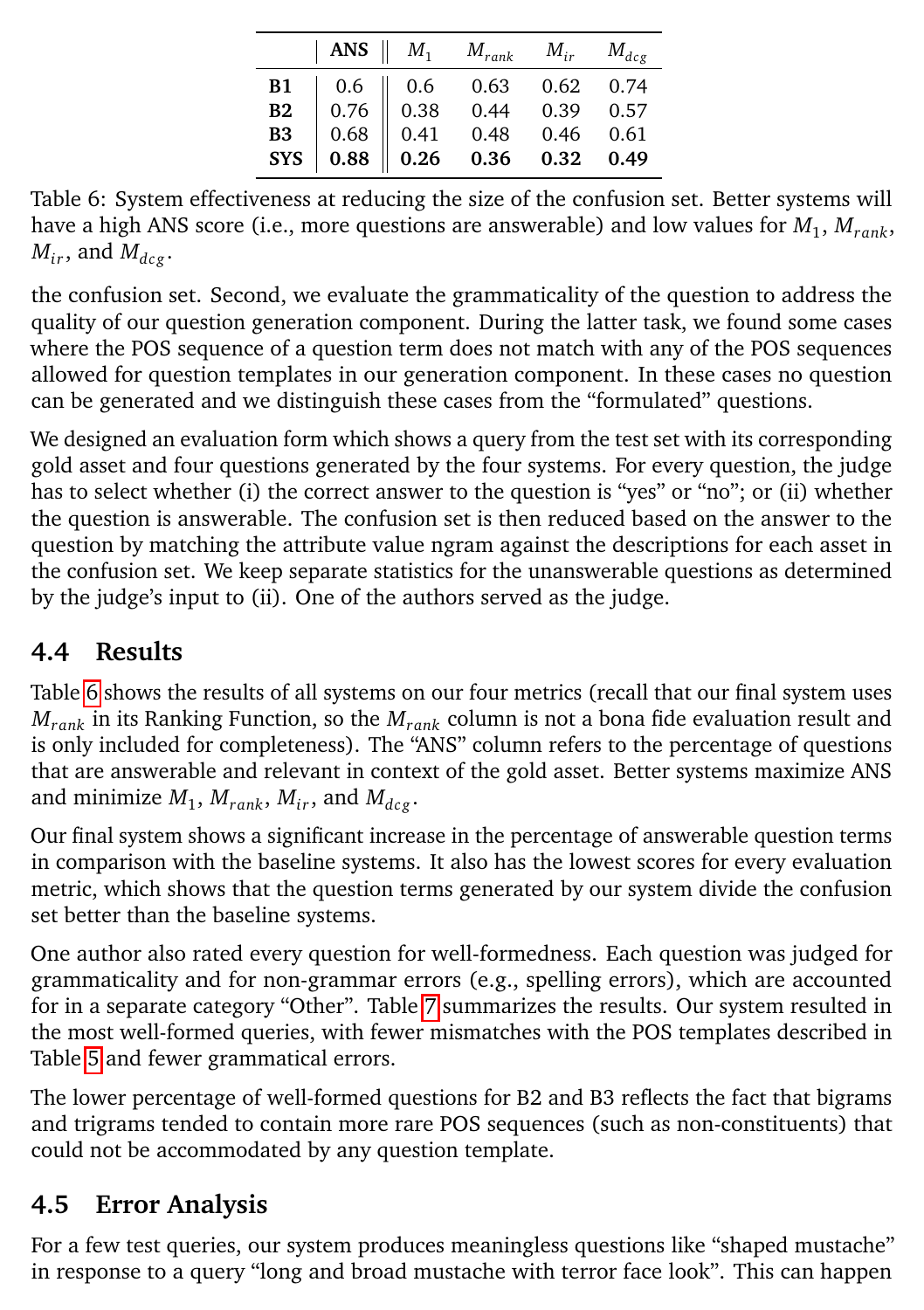<span id="page-13-1"></span>

|            | Well-Formed | Template | <b>Errors</b><br>Grammatical | Other |
|------------|-------------|----------|------------------------------|-------|
| Β1         | 0.52        | 0.16     | 0.24                         | 0.16  |
| B2         | 0.48        | 0.36     | 0.16                         |       |
| <b>B3</b>  | 0.28        | 0.52     | 0.20                         |       |
| <b>SYS</b> | 0.68        | 0.16     | 0.16                         | 0.04  |

Table 7: Question well-formedness. Error types include no matching POS template (i.e., the Generator component did not fire), grammatical errors, and other errors such as misspelling.

when the classifier rejects all question candidates as unanswerable and the system selects a question term from the list provided by the Attribute Extractor with the lowest *Mrank* score.

The answer to 30% of the questions resulted in the removal of the target asset from the confusion set. We found that there are two reasons for this, neither of which is a shortcoming of the system: either the user has made a mistake in answering the question or the description of the gold asset is not correct. We examined the latter cases and found that some textual descriptions associated with a few assets were inaccurate. For example, a pair of red pants was described as "red shorts" by a microtask worker. Similarly, some t-shirts are described as jackets. Suppose a user is searching for a pair of red pants and based on the description of the target asset and the confusion set, the system asks, "Are these shorts?" The correct response "no" will lead to the elimination of the target asset from the confusion set. Answering questions pertaining to the value of scalar facial attributes depends on a user's perception. The answer to questions "are these long lips?" or "are these bushy eyebrows?" depends on the user's notion of long and bushy. Here, again, the target asset may be wrongly excluded from the reduced confusion set. Similarly, the annotators sometimes confuse the position (left/right) of the attribute of an asset (e.g., "mole under the left/right eye").

Examining the ungrammatical questions, we found that the most common source of error is the use of a singular article with a mass noun, due to the fact that we neglected to distinguish between mass and count nouns in our question templates.

## <span id="page-13-0"></span>**5 Conclusion**

We have proposed a question generation system that produces refinement questions for underspecified queries from unstructured text in a vertical search scenario. We applied our system to an Xbox Avatar personalization dataset and found that compared to three baselines, our system offers the best reductions in confusion set size and the highest percentage of well-formed natural language questions.

There are many opportunities for future research in this area and on the Avatar Dataset. Some examples include automatic detection of inconsistent asset descriptions, refinements in attribute value extraction, and improved question generation including the generation of more complex questions.

## **Acknowledgments**

The authors thank Bill Dolan, Chris Brockett, Yun-Cheng Ju, and Svitlana Volkova for sharing their Avatar Dataset and providing vision and valuable guidance.